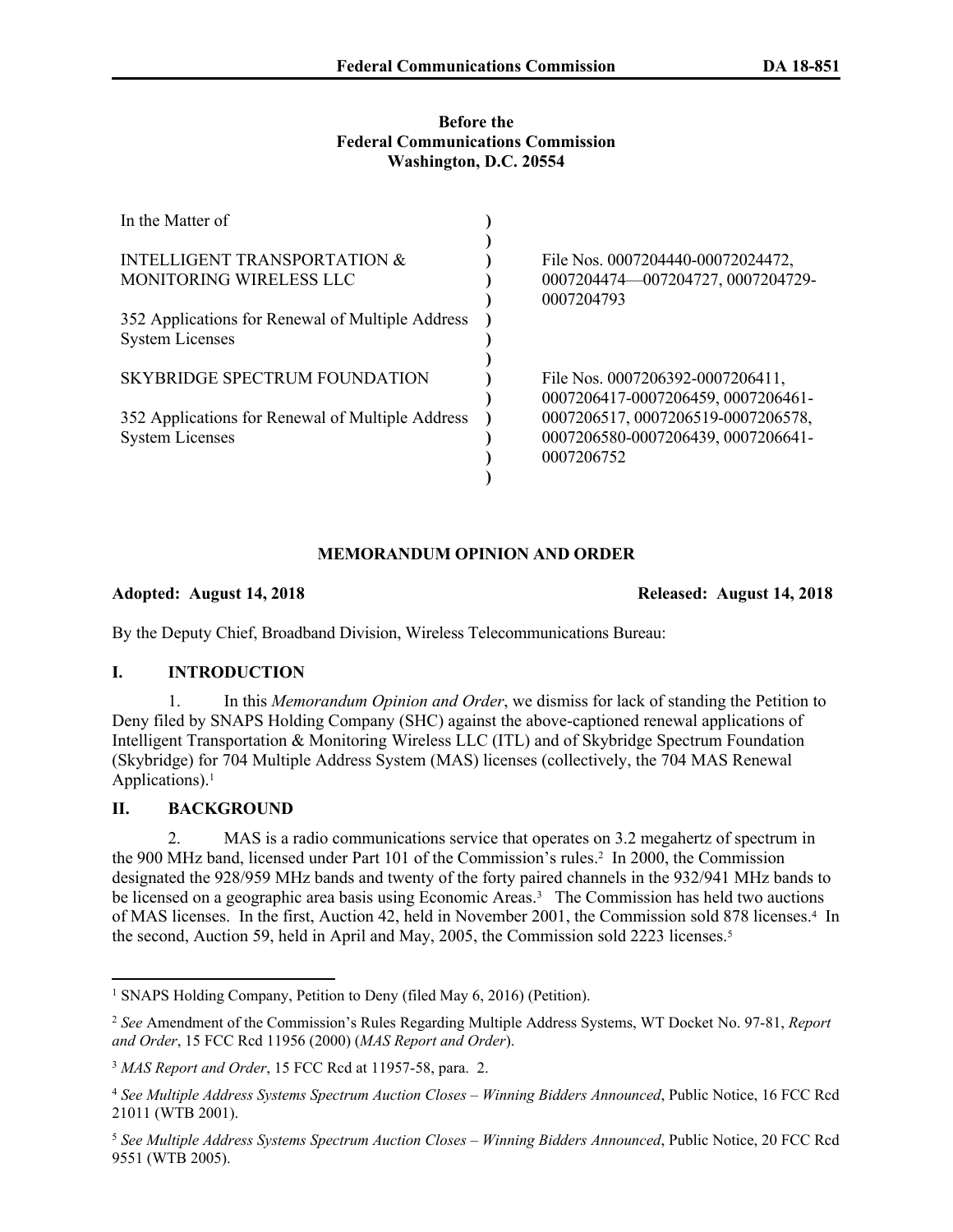3. Originally, the licenses at issue here were assigned to ITL, which won 352 MAS licenses in Auction 59.<sup>6</sup> On March 29, 2006, ITL's long form application was granted, and it was issued licenses for each of the markets for which it was the winning bidder.<sup>7</sup> Under Section 101.1325(b) of the Commission's Rules, ITL had until March 29, 2011, or five years after its licenses were granted, to provide service to at least one-fifth of the population within each service area or to demonstrate "substantial service."<sup>8</sup> Rather than file construction notifications on March 29, 2011, however, ITL filed applications seeking an extension of time to construct the licenses and applications seeking to disaggregate the 352 licenses into 704 licenses and assign 352 of those licenses to Skybridge.<sup>9</sup> Under the assignment applications, Skybridge agreed to assume the performance obligations for the entire Economic Area in which the individual licenses are located, as permitted by section 101.1323(c) of the Commission's rules. The Wireless Telecommunications Bureau ("Bureau") granted the applications for extensions of time to construct the licenses and the applications to disaggregate the 352 licenses.<sup>10</sup>

4. On February 6, 2016, the Wireless Telecommunications Bureau ("Bureau") accepted applications seeking consent to the transfer of control of ITL and Skybridge to Susan L. Uecker in her capacity as a receiver.<sup>11</sup> Until the appointment of Ms. Uecker, ITL and Skybridge were two of multiple entities that were under the control of Warren Havens.<sup>12</sup>

5. Six weeks later, on March 28, 2016, Ms. Uecker filed applications to renew ITL's 352 MAS licenses.<sup>13</sup> The next day, March 29, 2016, Ms. Uecker filed two sets of applications with respect to Skybridge's MAS licenses – applications for a 12 month extension of time to demonstrate substantial service, and separate applications to renew the licenses.<sup>14</sup> In a separate order being released today, we deny the Skybridge applications for extension of time and note that the Skybridge licenses automatically terminated on March 29, 2016.<sup>15</sup>

6. A month later, on May 6, 2016, SHC filed mutually exclusive applications for the 704 MAS licenses and a Petition to Deny the renewal applications that Ms. Uecker had filed on behalf of ITL and Skybridge for their respective MAS licenses.<sup>16</sup> SHC argues that ITL and Skybridge should be denied a renewal expectancy for the MAS licenses because neither entity makes any showing whatsoever that

<sup>8</sup> *See* 47 C.F.R. § 101.1325(b).

<sup>9</sup> Skybridge Request at 2.

<sup>10</sup> *See Wireless Telecommunications Bureau Assignment of License Authorizations, Transfer of Control of Licensee Applications, De Facto Transfer Lease Applications and Spectrum Manager Lease Notifications, Designated Entity Eligibility Event Applications, and Designated Entity Annual Reports Action*, Public Notice, Report No. 10431 (Apr. 15, 2015) at 2; File Nos. 0004668905-0004669256 (granted Sep. 8, 2014).

<sup>11</sup> File Nos. 0007060862 (ITL) and 0007061847 (Skybridge) (filed Dec. 17, 2015, accepted Feb. 6, 2016).

<sup>12</sup> Skybridge Request at 2-3.

<sup>13</sup> *See e.g.* File No. 0007204448. The file numbers of the ITL renewal applications are contained in the Appendix to this *Memorandum Opinion and Order*.

<sup>14</sup> The Appendix to Skybridge Spectrum Foundation, *Memorandum Opinion and Order,* DA 17-XXX (WTB BD 2017) (*Skybridge Extension MO&O*) contains the file numbers of the applications for extension of time and applications for renewal of license.

<sup>15</sup> *See Skybridge Extension MO&O*.

<sup>16</sup> Petition.

<sup>6</sup> *See Multiple Address Systems Spectrum Auction Closes – Winning Bidders Announced for Auction No. 59*, Public Notice, 20 FCC Rcd 9551, 9560 (WTB 2005).

<sup>7</sup> Skybridge Spectrum Foundation, Request for Limited Extension of Construction Deadlines (filed Mar. 29, 2016) (Skybridge Request) at 2-3.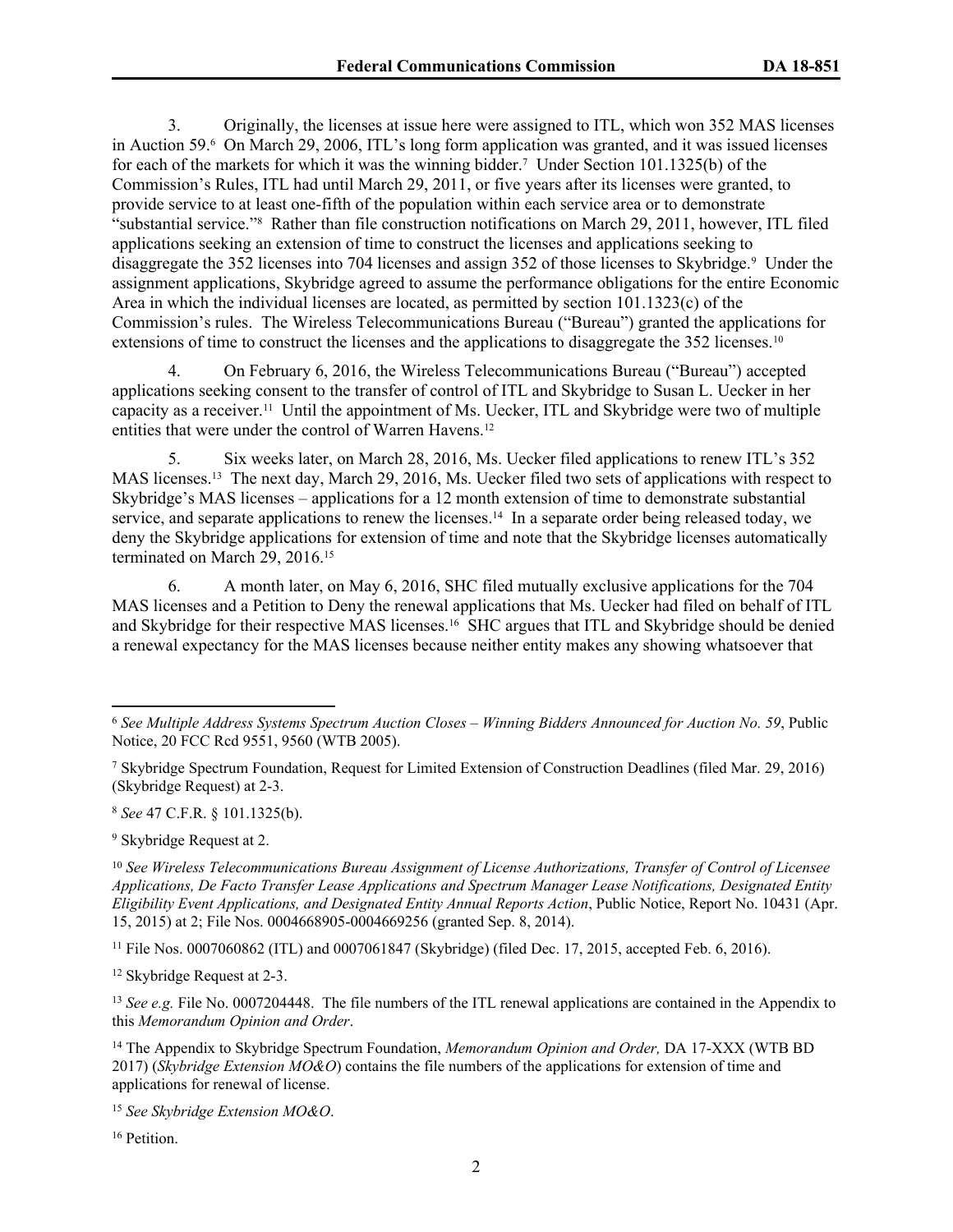they have constructed anything in connection with the 704 MAS licenses.<sup>17</sup> SHC argues that the Bureau has rejected arguments similar to the arguments made by ITL and Skybridge in connection with other licenses issued to licensees controlled by Warren Havens.<sup>18</sup> SHC further argues that it should be awarded the 704 MAS licenses because in its mutually exclusive applications it commits to begin construction in certain markets within 12 months and to satisfy all applicable construction and coverage requirements within 48 months of being awarded the licenses.<sup>19</sup>

7. On May 16, 2016, Ms. Uecker filed an Opposition to the Petition to Deny on behalf of ITL and Skybridge.<sup>20</sup> Ms. Uecker argues that the Commission should dismiss the Petition to Deny because SHC does not have standing and because the Petition is otherwise without merit.<sup>21</sup> First, she maintains that SHC is not a "party in interest" because its mutually exclusive applications for the 704 MAS licenses were not properly filed.<sup>22</sup> Because these applications are improper, she argues, they offer no basis for SHC to assert an interest in the 704 MAS Renewal Applications.<sup>23</sup> In fact, the SHC applications were found to be defective, and have been dismissed.<sup>24</sup> Second, Ms. Uecker maintains that SHC's arguments concerning Warren Havens are irrelevant because she controls the licenses as the courtappointed receiver for both ITL and Skybridge.<sup>25</sup> She notes that as the receiver, she is obligated to preserve the value of the licenses.<sup>26</sup> Third, she maintains that because the Commission has previously recognized that ITL has no construction, geographic coverage, or substantial service obligations, SHC is incorrect in its understanding of ITL's buildout obligations.<sup>27</sup>

8. On May 26, 2016, SHC filed a Reply to Opposition to Petition to Deny.<sup>28</sup> SHC argues that it has standing because it filed mutually exclusive applications for the 704 MAS licenses, which the Commission had not at the time of the Petition determined to be either improperly filed or otherwise defective.<sup>29</sup> SHC also argues that, even if the competing applications were dismissed, it would still have standing under *Jacksonville Broadcasting Corp. v. FCC*. 30

9. In the alternative, SHC argues that the Commission should reach the merits of the petition to deny without regard to Petitioner's standing as a "party in interest."<sup>31</sup> SHC cites four cases in which the Commission disposed of Petitions to Deny filed by Warren Havens individually or in concert

- <sup>22</sup> Opposition at 2.
- <sup>23</sup> Opposition at 2.

<sup>24</sup> Letter from Stephen C. Buenzow, Deputy Chief, Broadband Division, FCC Wireless Telecommunications Bureau, to Elizabeth R. Sachs, Esq. and Todd B. Lantor, Esq., Lukas, Nace, Guitierrez & Sachs, LLP (July 5, 2016).

<sup>26</sup> Opposition at 5.

<sup>27</sup> Opposition at 6.

 $31$  Reply at 2.

<sup>&</sup>lt;sup>17</sup> Petition at 3.

<sup>&</sup>lt;sup>18</sup> Petition at 4-5.

<sup>&</sup>lt;sup>19</sup> Petition at 5.

<sup>20</sup> Susan Uecker, Opposition of Intelligent Transportation & Monitoring Wireless LLC and Skybridge Spectrum Foundation to Petition to Deny (filed May 16, 2016) (Opposition).

<sup>21</sup> Opposition at 1.

<sup>25</sup> Opposition at 4-5.

<sup>28</sup> SNAPS Holding Company, Reply to Opposition to Petition to Deny (filed May 26, 2016) (Reply).

 $29$  Reply at 1-2.

<sup>30</sup> Reply at 2, n.5. *Jacksonville Broadcasting Corp. v. Federal Communications Commission*, 348 F.2d 75 (1965).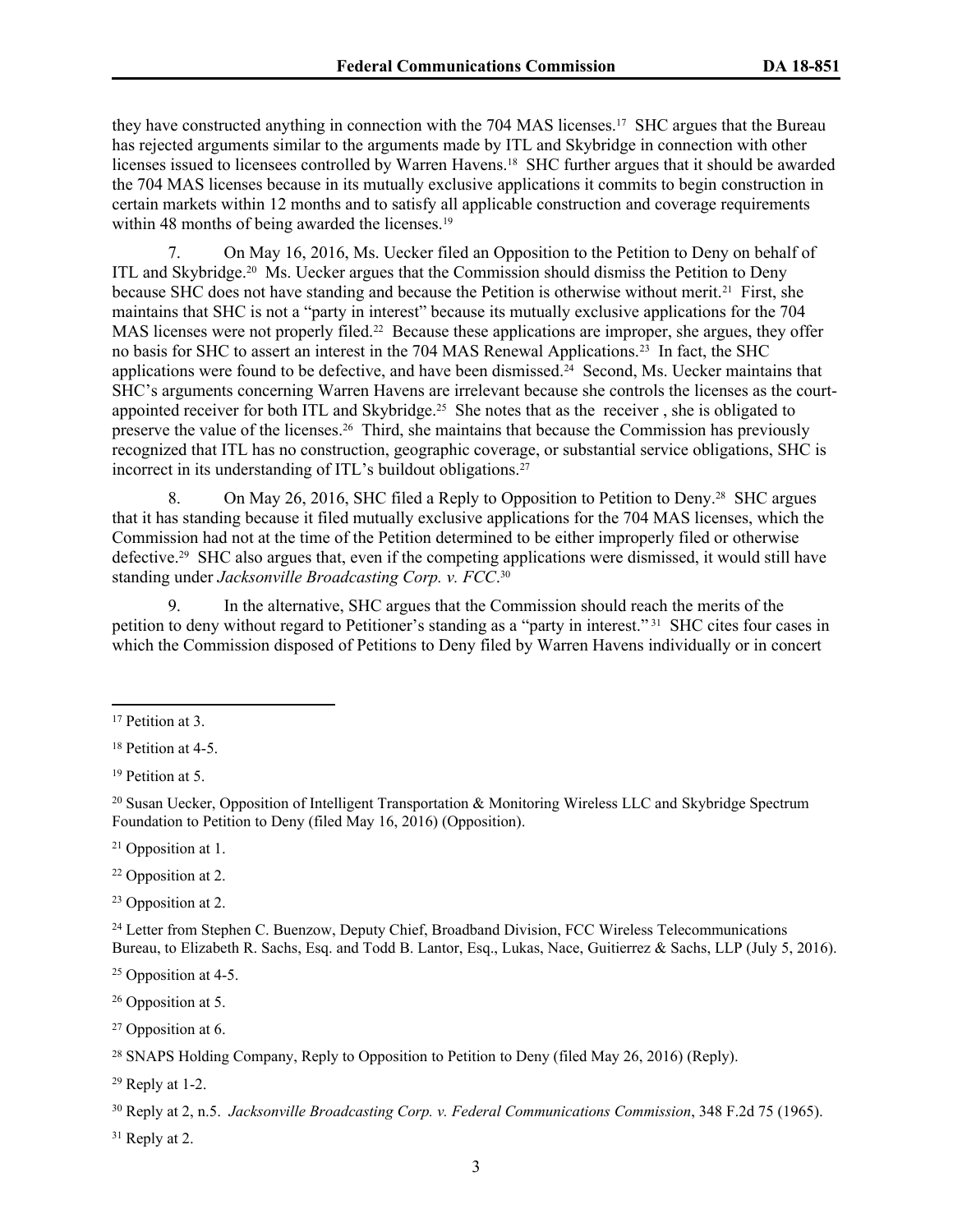<span id="page-3-0"></span>with Havens licensees without addressing standing and in two of those proceedings, the Commission decided the substantive issues raised by Havens and Havens licensees.<sup>32</sup>

## **III. DISCUSSION**

10. The Commission's rules require that a petition to deny must contain specific allegations of fact sufficient to make a prima facie showing that the petitioner is a party in interest.<sup>33</sup> To establish party-in-interest standing, a petitioner must allege facts sufficient to demonstrate that grant of the subject application would cause it to suffer a direct injury.<sup>34</sup> In addition, petitioners must demonstrate a causal link between the claimed injury and the challenged action.<sup>35</sup> To demonstrate a causal link, petitioners must establish that the injury can be traced to the challenged action and that the injury would be prevented or redressed by the relief requested.<sup>36</sup> An organization may meet these standards in its own right or may demonstrate that one or more of its members meets them.<sup>37</sup> As discussed below, SHC fails to establish party-in-interest standing, and accordingly, we dismiss the SHC Petition to Deny.

11. SHC has not shown that it is a "party-in-interest" because it has not alleged facts sufficient to demonstrate that a grant of the 704 MAS Renewal Applications would cause it to suffer a direct injury. SHC based its assertion of "party-in-interest" status on its filing of mutually exclusive applications for the 704 MAS licenses.<sup>38</sup> As noted above, however, those applications, were defective and have been dismissed.<sup>39</sup> The fact that the dismissal came after the Petition to Deny was filed is immaterial; SHC's applications were always defective and thus could not serve to create standing. SHC cannot show that it will suffer a direct injury if Ms. Uecker's renewal applications on behalf of ITL and Skybridge are granted because SHC never had any valid mutually exclusive applications.

12. SHC further maintains that, even if the Commission were to dismiss its mutually exclusive applications (as it ultimately did), SHC still has standing under *Jacksonville Broadcasting Corp. v. FCC*, <sup>40</sup> in which the court held that a disqualified applicant had standing to appeal the grant of a license.<sup>41</sup> We disagree. The Court of Appeals has limited *Jacksonville Broadcasting Corp. v. FCC* by clarifying that "one who seeks to overturn a Commission licensing decision in the capacity of a disappointed applicant must actually apply, and must do so in timely fashion."<sup>42</sup> Indeed, the Court in *Coalition for the Preservation of Hispanic Broadcasting* overruled *Jacksonville Broadcasting* to the extent that case was inconsistent with the requirement to file a timely application. Since SHC did not file a timely application within a window in which comparative renewal applications could be filed, *Coalition for the Preservation of Hispanic Broadcasting* supports a conclusion that SHC lacks standing.

<sup>35</sup> *Wireless Co*., 10 FCC Rcd at 13235 ¶ 7.

<sup>36</sup> *Id*.

<sup>37</sup> *See, e.g., Friends of the Earth, Inc.,* 18 FCC Rcd 23622, paras. 2-3 (2003).

<sup>38</sup> *See* Reply at 1-2.

 $41$  Reply at 2, n.5.

<sup>32</sup> Reply at 2 *citing Cornerstone SMR, Inc.,* Order, 27 FCC Rcd 5900 (WTB MD 2012); *Paging Systems, Inc.*, Order on Reconsideration and Order, 25 FCC Rcd 5762 (WTB MD 2010); *Mobex Network Services, LLC,* Order, 19 FCC Rcd (WTB PS&CID 2004); *Paging Systems, Inc.,* Order, 24 FCC Rcd 5309 (WTB MD 2009).

<sup>33</sup> 47 C.F.R. § 1.939(d).

<sup>34</sup> Wireless Co., L.P., *Order*, 10 FCC Rcd 13233, 13235, para. 7 (WTB 1995) (*Wireless Co*.), citing *Sierra Club v*. *Morton*, 405 U.S. 727, 733 (1972).

<sup>&</sup>lt;sup>39</sup> Letter from Stephen C. Buenzow, Deputy Chief, Broadband Division, FCC Wireless Telecommunications Bureau, to Elizabeth R. Sachs, Esq. and Todd B. Lantor, Esq., Lukas, Nace, Guitierrez & Sachs, LLP (July 5, 2016).

<sup>40</sup> *Jacksonville Broadcasting Corp. v. Federal Communications Commission*, 348 F.2d 75 (1965).

<sup>42</sup> *Coalition for the Preservation of Hispanic Broadcasting v. FCC*, 931 F.2d 73, 79 (D.C. Cir. 1991).